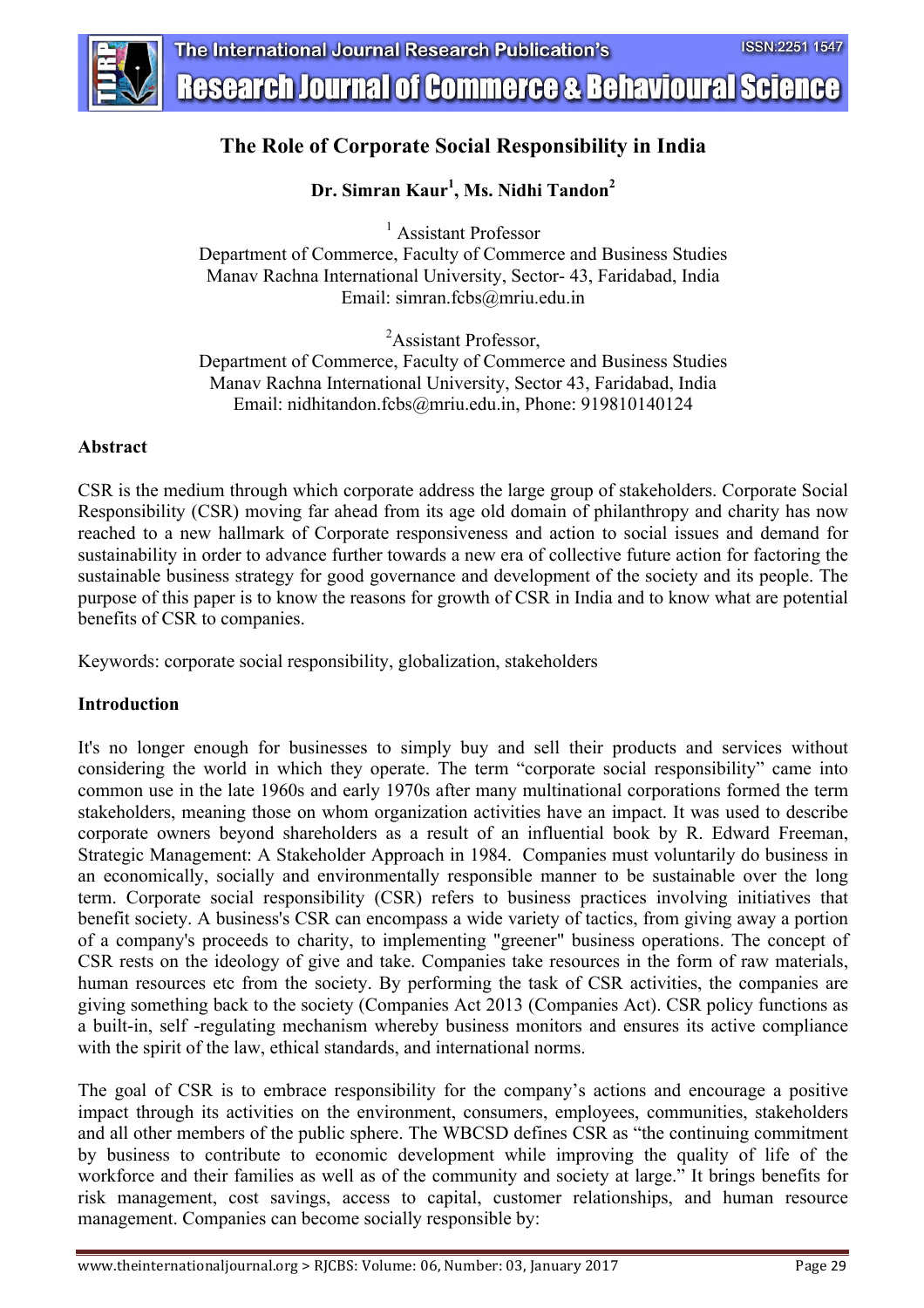

The International Journal Research Publication's

- **Research Journal of Commerce & Behavioural Science**
- following the law;
- integrating social, environmental, ethical, consumer, and human rights concerns into their business strategy and operations.

### **Global Guidelines on CSR**

CSR moved from a social practice to an effective business tool. There are several globally recoginsed guidelines, frameworks; tools pertaining to CSR are available. Some of them are discussed below, these relate to larger perspective of business responsibility and sustainability.

*UN Guiding Principles on Business and Human Rights*: Human rights are at the heart of the debate, and so is the question of which tools can be deployed to make sure that they are respected. In 2011, the Human Rights Council of the United Nations adopted concrete guidelines for action, the Guiding Principles on Business and Human Rights, intended to move beyond the debate on voluntary versus binding instruments in the area of human rights. The Guiding Principles rest on three pillars:

- the state duty to protect
- the corporate responsibility to respect
- access to remedy

*OECD Guidelines for Multinational Enterprises*, they offer a comprehensive code of conduct designed to provide multinational enterprises (MNEs) with guidance and support in their interactions with trade unions and in the areas of environmental protection, the fight against corruption and respect of the interests of consumers. The Guidelines also contain recommendations on overseas investment and cooperation with foreign suppliers.

*The International Labour Organization (ILO),* which was founded in 1919, aims to introduce minimum social standards around the world. The idea behind these efforts is to prevent companies from gaining competitive advantages by violating workers' rights.

The mission and the actions of the ILO are based on four basic principles:

- Freedom of association and the right to collective bargaining
- Elimination of forced labour
- Abolition of child labour
- Elimination of discrimination in respect of employment and occupation

## **Growing Importance of CSR**

CSR can be a huge benefit to a company because it forces the leadership to research and implement ways to be a benefit for society. The establishment of a CSR strategy is a crucial component of a company's competiveness and something that should be led by the firm itself. This means having policies and procedures in place which integrate social, environmental, ethical, human rights or consumer concerns into business operations and core strategy – all in close collaboration with stakeholders. A global provider of business solutions for human resources) found that organisations that had a genuine commitment to CSR substantially outperformed those that did not, with an average return on assets 19 times higher. Additionally, the study showed that CSR-orientated companies had a higher level of employee engagement and provided a markedly better standard of customer service (Study by Kenexa High Performance Institute in London, 2015).

Nearly two-thirds (66%) of respondents said they're willing to pay more for products and services that come from companies that are committed to positive social and environmental impact, up from 55% in 2014, and 50% in 2013. In terms of specific company attributes, 58% said they were willing to pay more if a product is from a company known for being environmentally friendly and 56% said they were willing to pay more if the product is from a company known for its commitment to social value (Nielsen worldwide survey of 30,000 consumers in early 2015). The 2015 Cone Communications/Ebiquity Global CSR study found that 90% of consumers would switch to a brand if it supported a cause.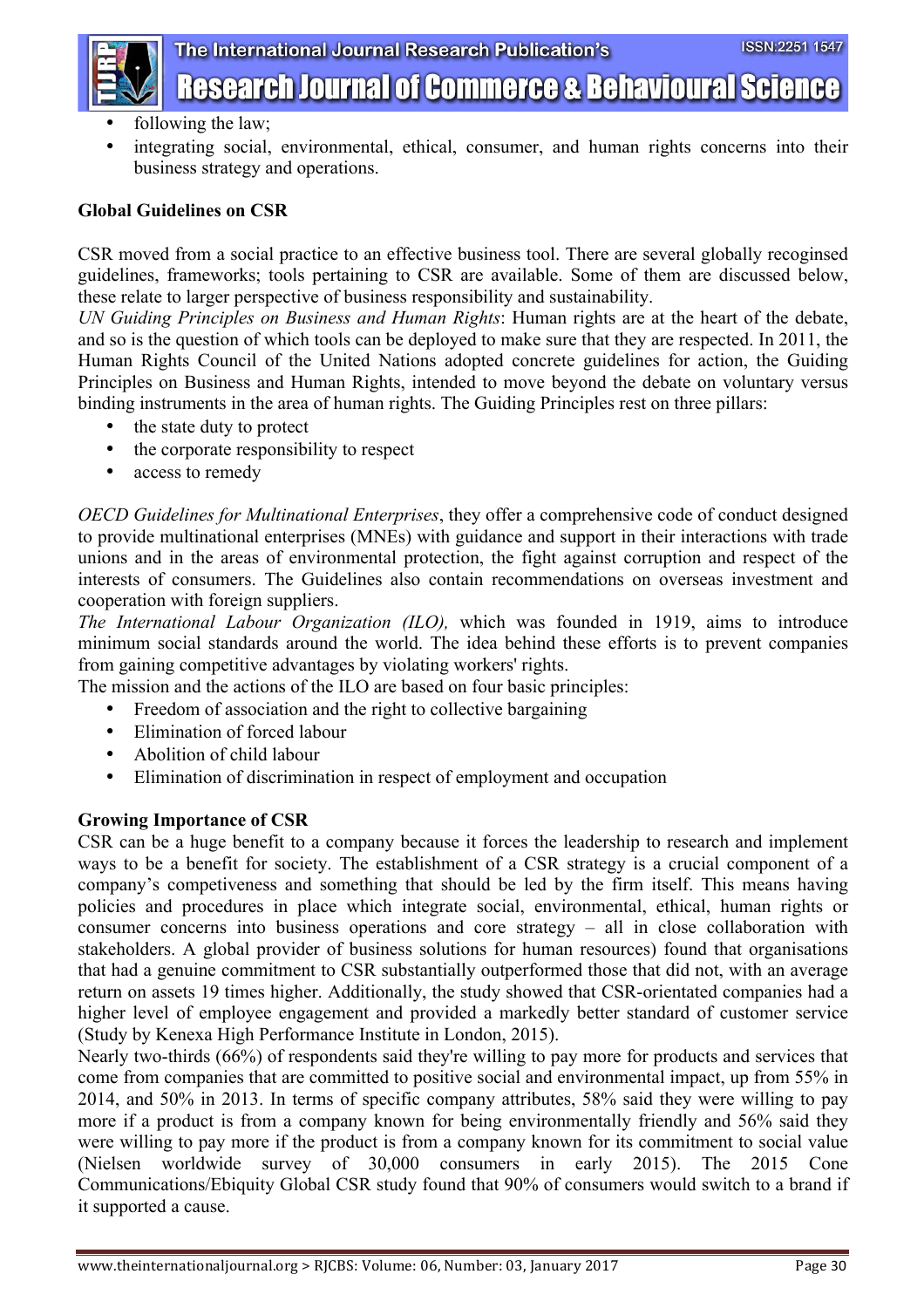

Apart doing good for society and the planet, CSR can be a significant competitive advantage in today's highly competitive out-of-home leisure landscape.

- **In the interest of enterprises** CSR provides important benefits to companies in risk management, cost savings, access to capital, customer relationships, HR management, and their ability to innovate.
- In the interest of the economy CSR makes companies more sustainable and innovative, which contributes to a more sustainable economy.
- **In the interests of society** CSR offers a set of values on which we can build a more cohesive society and base the transition to a sustainable economic system.

## **CSR in India**

CSR is not new in India. Ever since their inception, corporate like the TATA Group, Aditya Birla Group, IOCL, to name few have been involved in serving the community, through donations and charity events. In India, the concept of CSR is governed by clause 135 of the Companies Act, 2013, which was passed by both Houses of the Parliament, and had received the assent of the President of India on 29 August 2013. The CSR provisions within the Act is applicable to companies with an annual turnover of 1,000 crore INR and more, or a net worth of 500 crore INR and more, or a net profit of 5 crore INR and more. The new rules, which will be applicable from the fiscal year 2014-15 onwards, also require companies to set-up a CSR committee consisting of their board members, including at least one independent director (Companies Act, 2013).

After the new Companies Act made it mandatory for companies with a net worth of Rs 500 crore or with annual turnover of Rs 1,000 crore to spend under CSR, India's total CSR reporting increased by 27% in 2015, the maximum among 45 countries (survey done by KPMG).

In India several companies have started realizing that it is a sensible move to take up CSR activities and integrate it with their business process. The basic objective of CSR in these days is to maximize the company's overall impact on the society and stakeholders. Corporations are becoming increasingly aware of their role towards the society. They are responsible bodies that feel a sense of duty towards the common welfare and the environment. This comes with a growing realization that they, as an integral part of this society themselves, can contribute to its upliftment and empowerment of the entire country in turn. Thus Companies now are setting up specific departments and teams that develop policies, strategies and goals which are for their CSR programs and allocate separate budgets to support them. These programs are based on well-defined social beliefs or are carefully aligned with the companies' business domain. The programs are put into practice by the employees who are crucial to this process. CSR programs ranges from community development to development in education, environment, and healthcare and so on.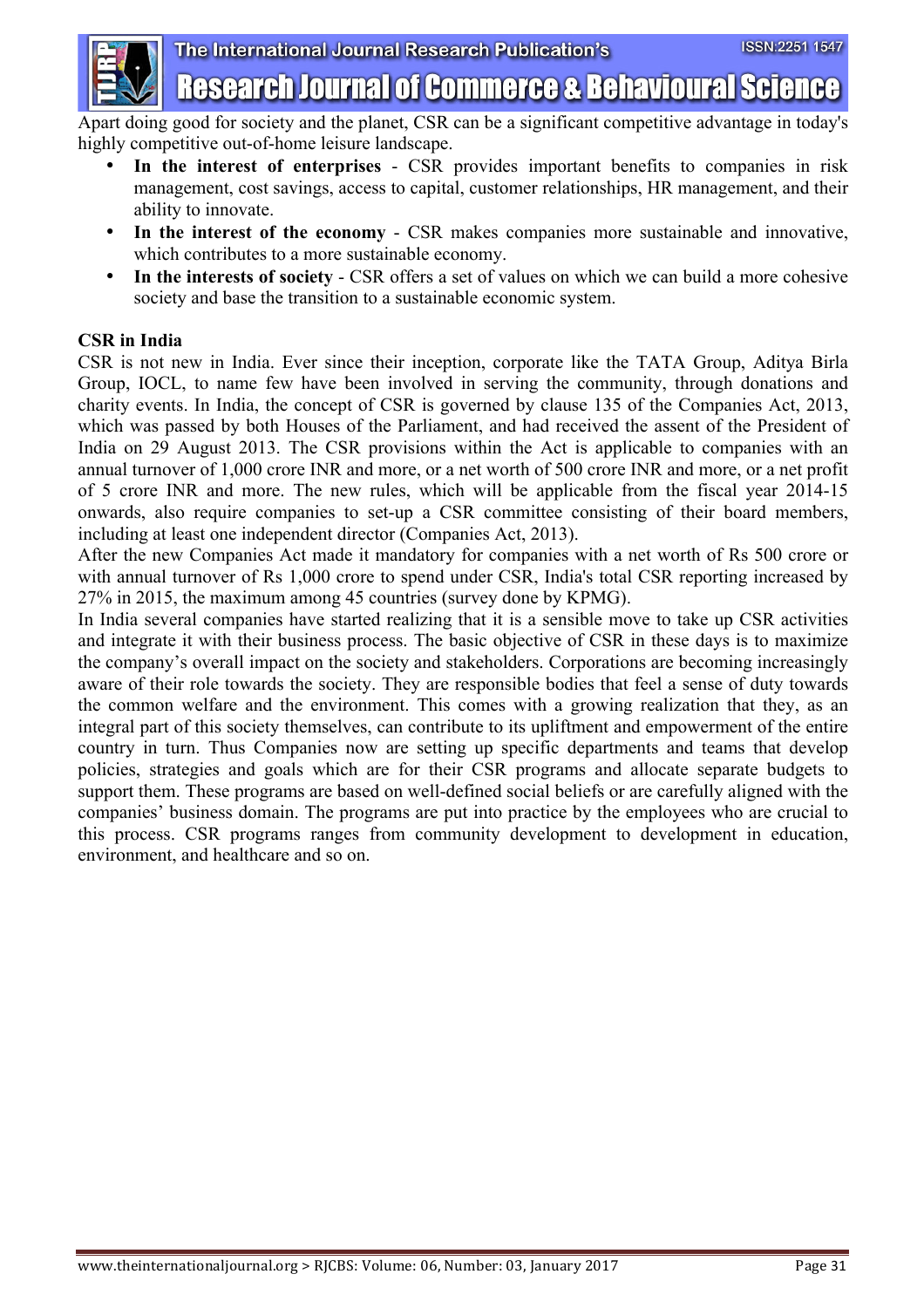

# **Research Journal of Commerce & Behavioural Science**



## *Source: India CSR News, September 2016*

Total CSR spend of 173 firms for which data was available in 2014-15 was Rs 5752 crore with an average spend of Rs 33.25 crore per company. This translated into an average CSR spend as a percentage of average PAT of 1.4 per cent, which is lower than the government mandate of 2 per cent and more. Government push makes corporate India step up. Over 39 per cent of companies focused on Swachh Bharat. 59 per cent of the companies surveyed work in the areas of solar energy. Emissions disclosure needs more focus. Only 36 per cent (38 per cent in the previous year) of India's top 200 companies disclosed data on GHG emissions while 54 per cent participated in carbon specific initiatives such as Carbon Disclosure Project (CDP). Energy and Materials, given the inherent nature of their business, try to mitigate the impact on the external world through a business responsibility focus. Education and healthcare attracted the largest CSR spends, accounting for 45 per cent of the total spends. Empowering women, support for senior citizens and armed forces veterans saw no takers. (India CSR News, September, 2016)

Also corporate are joining hands with NGOs and use their expertise in framing programs which address wider social problems. For example, SAP India along with Hope Foundation, an NGO rebuilds the lives of tsunami affected victims.

## **CSR activities of some Indian companies**

The first company of good corporate governance is the Indian IT industry bellwether, Infosys. Indeed, Infosys is one of the companies that has set benchmarks for other companies not only in India but all over the world in the way corporate governance and social responsibility are handled and projected to the outside world. The point here is that companies not only need to walk the talk for CSR but also broadcast their achievements to the world at large. Another company that has done an exceptional job of portraying itself as a good corporate citizen is the TATA group in India.

Four Tata Group companies have secured top 10 Rank in CSR for 2<sup>nd</sup> consecutive year in Economic Times Survey, report published on September 15, 2016. There are four Tata group companies in the top 10 list. Tata Power retains its position. Compared to the previous study, it has jumped two places. Mahindra & Mahindra the top ranked company in 2014 has dropped 3 ranks to be placed fourth. Ultratech Cement and Shree Cements are a surprise entrant in the top 10. Interestingly no foreign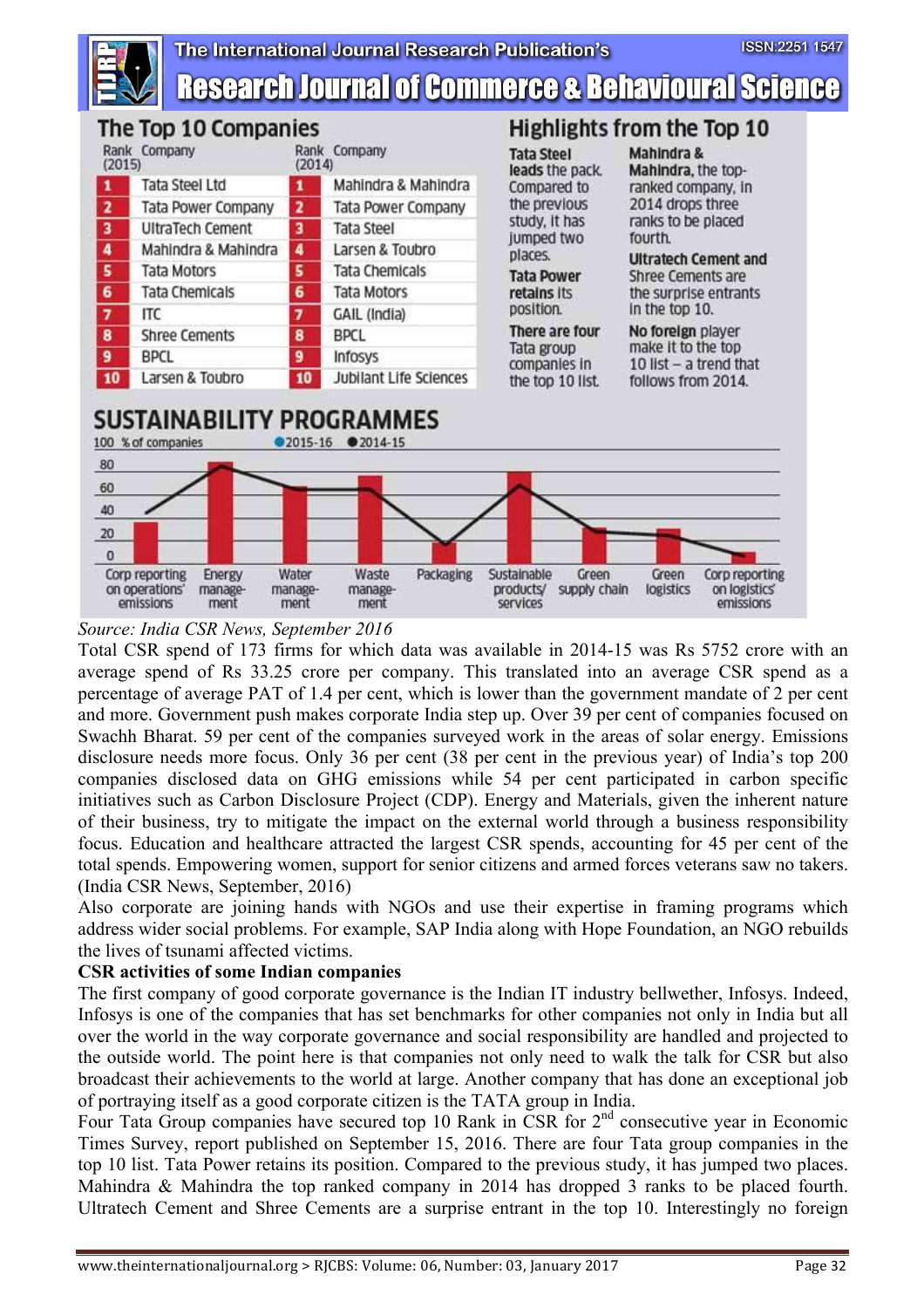

## The International Journal Research Publication's **Research Journal of Commerce & Behavioural Science**

players made it to the top 10 list – a trend that follows from 2014. CSR activities of some Indian companies are as follows:

*Infosys:* They established Infosys Foundation in 1996. The focus areas are to strive for economic development, promoting education, to fight for hunger, poverty, malnutrition, to strengthen rural areas, to promote gender equality and women empowerment and environment sustainability.

*Reliance Industries*: To provide impetus to various philanthropic initiatives of RIL, *Reliance Foundation (RF)* was set up in 2010 as an expression of its vision towards sustainable growth in India. Reliance Foundation works for the people belonging to marginalized community. It works to promote quality life among rural people, to provide access to quality and affordable healthcare in India, work for urban renewal and provide affordable education, to promote art and culture of India, also work to revolutionize grassroots sports.

*TATA:* The group believes corporate social responsibility (CSR) is a critical mission that is at the heart of everything that it does, how it thinks and what it is. The company uses the power of business to solve social and environmental problems. Tata companies are involved in a wide variety of community development and environment preservation projects. The Tata group's social activities relate to health, primary education, skills training and entrepreneurship, livelihoods, women empowerment and strengthening services for the differently-abled.

*Mahindra and Mahindra:* The Company focuses on the constituencies of girls, youth, and farmers, by supporting them in education, health and livelihood enhancement, with innovative programmes that harness the leveling power of technology. Rise for Good also entails running our business with integrity, responsibility and transparency, caring for the well-being of the planet and striving for the welfare of our employees, customers and the community.

Key CSR issues in India are environmental management, eco-efficiencies, responsible sourcing, stakeholder engagement, labour standards and working conditions, employee and community relations, social equity, human rights, good governance and anti-corruption measures.

As CSR becomes a priority (and the norm) for more and more businesses, we expect to see a surge of innovative programs addressing sustainability over the long term.

### **Potential business benefits of CSR**



The nature of benefits of CSR for any organization can vary depending on the nature of the enterprise. The business case for CSR within a company will likely rest on one or more of these arguments.

### **1. Human resources**

A CSR programme can help to recruitment and retention. Potential recruits often ask about a firm's CSR policy during an interview, and having a comprehensive policy can give an advantage.

### **2. Crisis management**

Managing crisis is a central part of many corporate strategies. Reputation as take decades to build up can be ruined in hours through incident such as corruption scandals or environmental accident. These can draw unwanted attention from regulators, courts, governments & media. Building a genuine culture of doing the right thing within a corporation can offset these risks.

### **3. Brand differentiation**